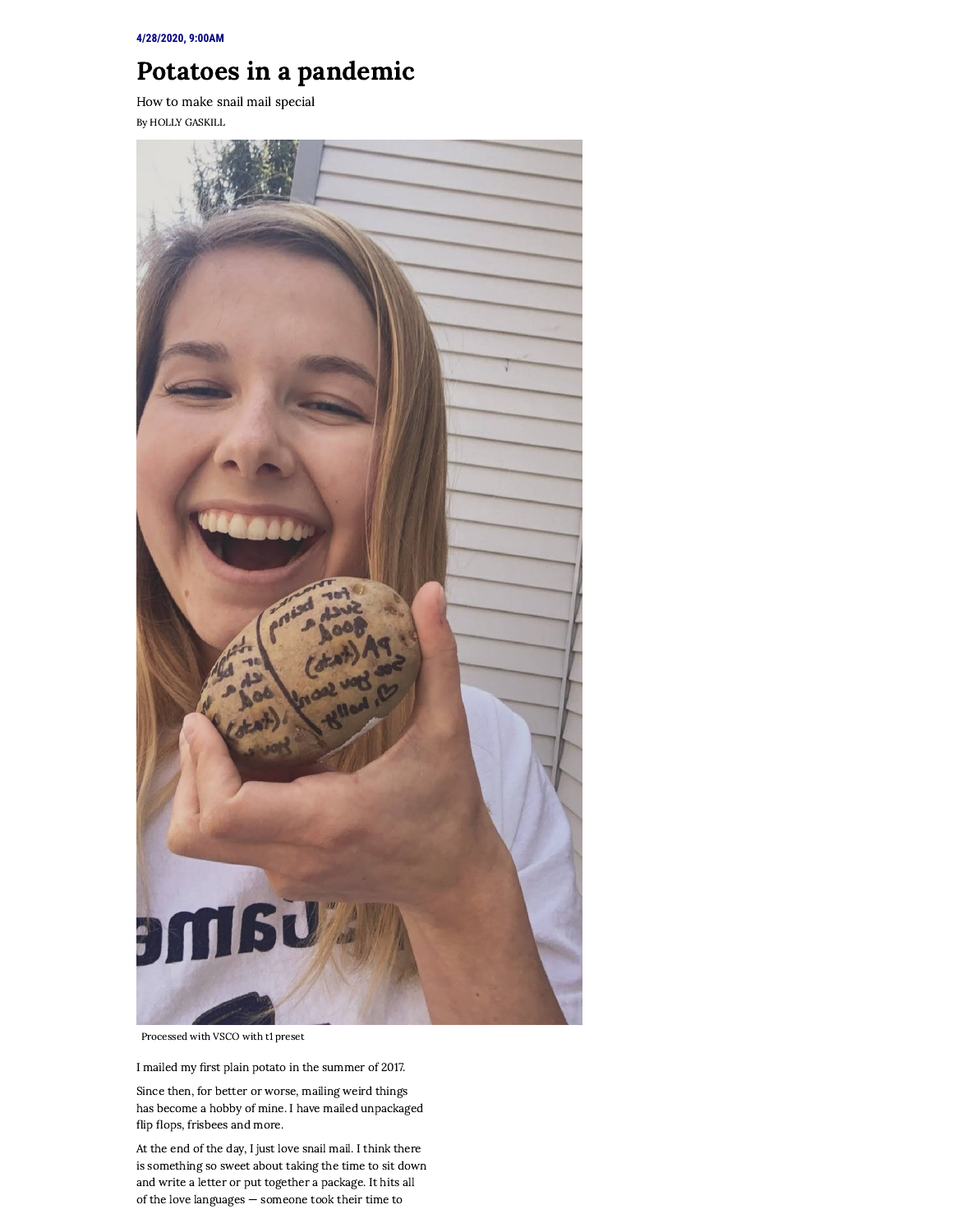send a physical representation and expression of their love for you as a gift. There is something so charming about it.

I say this not to romanticize potatoes — that comes more from my perpetual pursuit of whimsy.

However, with social distancing and the coronavirus pandemic, I think we need love and whimsy now more than ever. We need potato mail.

For my friends, potato mail has been a lovely way to brighten each other's days. Thus far, I have mailed 11 potatoes and numerous cards.

However, if the last three years have taught me anything, it is that fun mail doesn't stop with potatoes. Here are three ways to spice up your USPS:

1. Potatoes and other unwrapped mail

Believe it or not, the rules about what you can mail are pretty ambiguous – anything safe and nonperishable under 13 ounces and 12 inches can be sent with regular stamps attached.

To prepare an item for mailing, simply dictate one side write on and the opposite to put stamps on.

For the written side, divide the space in half by drawing a line. Write the message on the left half and the receiver's address on the right half. Use a permanent marker that won't smudge or bleed or, if the item has a slick surface, write on a piece of paper and tape the paper onto the item.

A general guideline for postage is to put one more stamp than the weight of the item in ounces. However, some items, like frisbees, may be much larger than they weigh. In this case, you can refer to the USPS's postage price calculator (or use a generous amount and hope for the best.)

From there, just place the item in your mailbox or a USPS collection box. There should be a collection box with an opening for larger items at your local post office.

Because unwrapped mail is not as easily sorted, delivery time varies. Some things may deliver just as normal, where other things may take weeks. However, patience is a virtue.

\*\*If you want to send something larger unwrapped, you can always take it into the post office to buy special postage. I admire your confidence and you can do all things through Christ who gives you strength (Philippians 4:13).

2. DIY postcards

Just like USPS rules for unwrapped mail, the rules for postcards are pretty open-ended. Postcards should fall in the size range from 5 by 3.5 inches and 6 by 4.5 inches. They should also be a heavier weight than regular printer paper, as to not get caught in processing machines.

Other than that, you're golden to do what you want! Cut up cereal boxes, print photos or decorate cardstock paper and make it your own fun postcard. Personally, I have enjoyed trying my hand at simple watercolor postcards.

From there, treat it like any other postcard  $-$  a line down the middle, message on the left, address on the right and stamp in the upper-righthand corner.